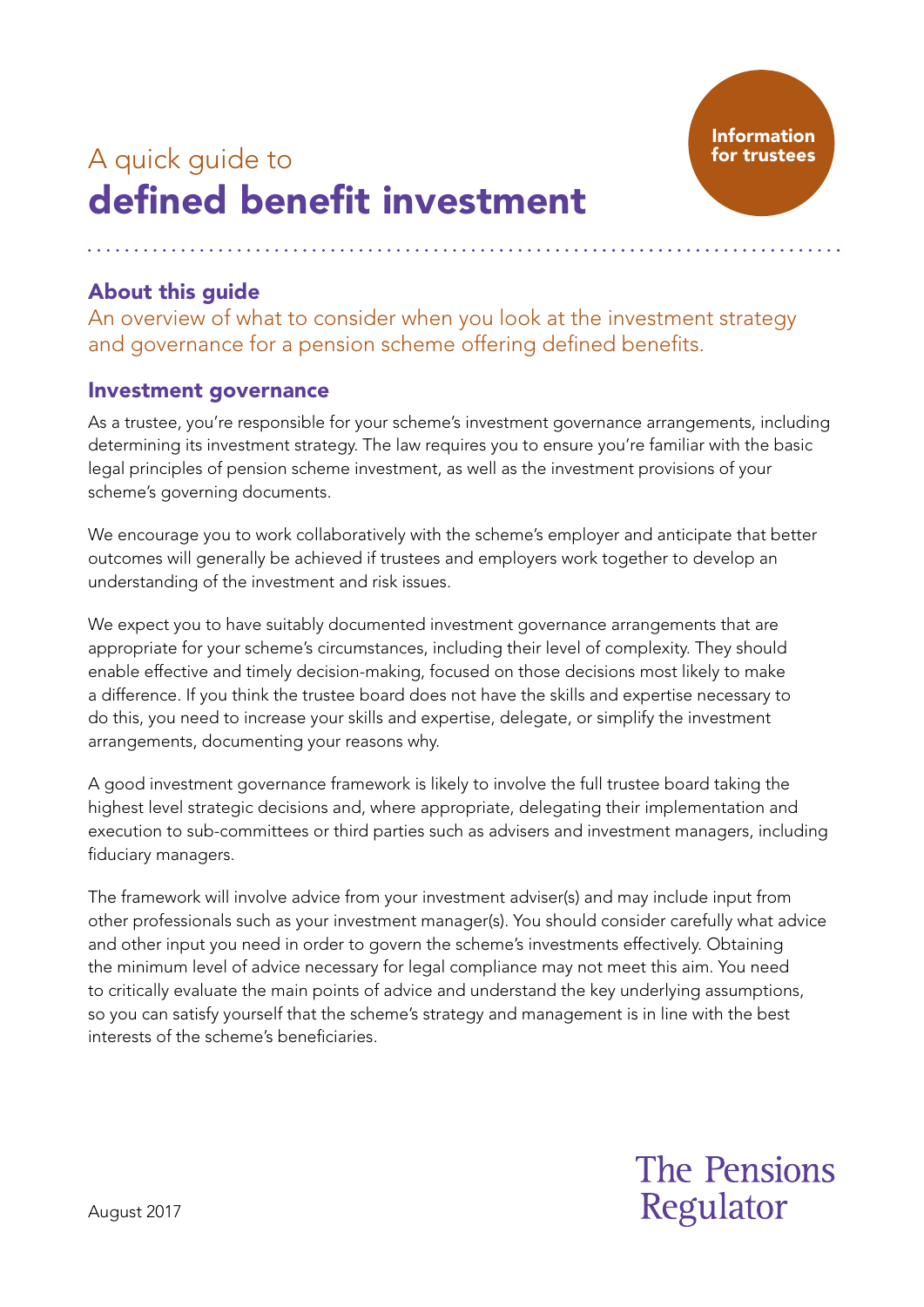You should be aware of any conflicts of interest (eg agency issues) that you, your advisers or your delegates may have regarding the scheme's investment arrangements. You should ensure that appropriate measures are in place to mitigate and manage those conflicts.

You should also put in place effective oversight arrangements for your delegates. These include agreements that define what is expected of them, how they will be remunerated and how their performance will be monitored against those expectations. You need to monitor your own effectiveness as a trustee board and the effectiveness of sub-committees undertaking investment governance activities.

Governance of your investments also includes stewardship activities. For many pension schemes, these activities are delegated to the investment manager. Where you have not developed and implemented your own policies, we encourage you to be familiar with your managers' policies and, where appropriate, seek to influence them.

### Setting your investment strategy

Your investment strategy, setting out how the assets are to be invested, is one of the most important drivers of your scheme's ability to meet the fundamental objective of paying the promised benefits as they fall due.

You need to take an appropriate amount of investment risk to seek the return needed to meet this fundamental objective, to understand the overall level of investment risk in your scheme and to manage that risk effectively. This means taking enough risk to meet this objective, but not more risk than is necessary. It also means having realistic contingency plans in place in case the risktaking does not pay off.

You may find it helpful to develop and maintain a set of beliefs about how investment markets function and which factors lead to good investment outcomes. Investment beliefs, supported by research and experience, can help focus your investment decision-making and make it more effective. If you do this, your investment strategy should then reflect those beliefs.

Most investments in pension schemes are exposed to long-term financial risks, which may include risks around long-term sustainability. These can relate to factors such as climate change, responsible business practices and corporate governance. We expect you to assess the financial materiality of these factors and to allow for them accordingly in the development and implementation of your investment strategy.

It's important to set clear investment objectives for your scheme and to identify how and when they should be achieved. You may wish to set multiple objectives over different time periods. Your investment strategy should support and be consistent with your objectives.

Your scheme's investment strategy should be set in the context of your integrated risk management (IRM) framework.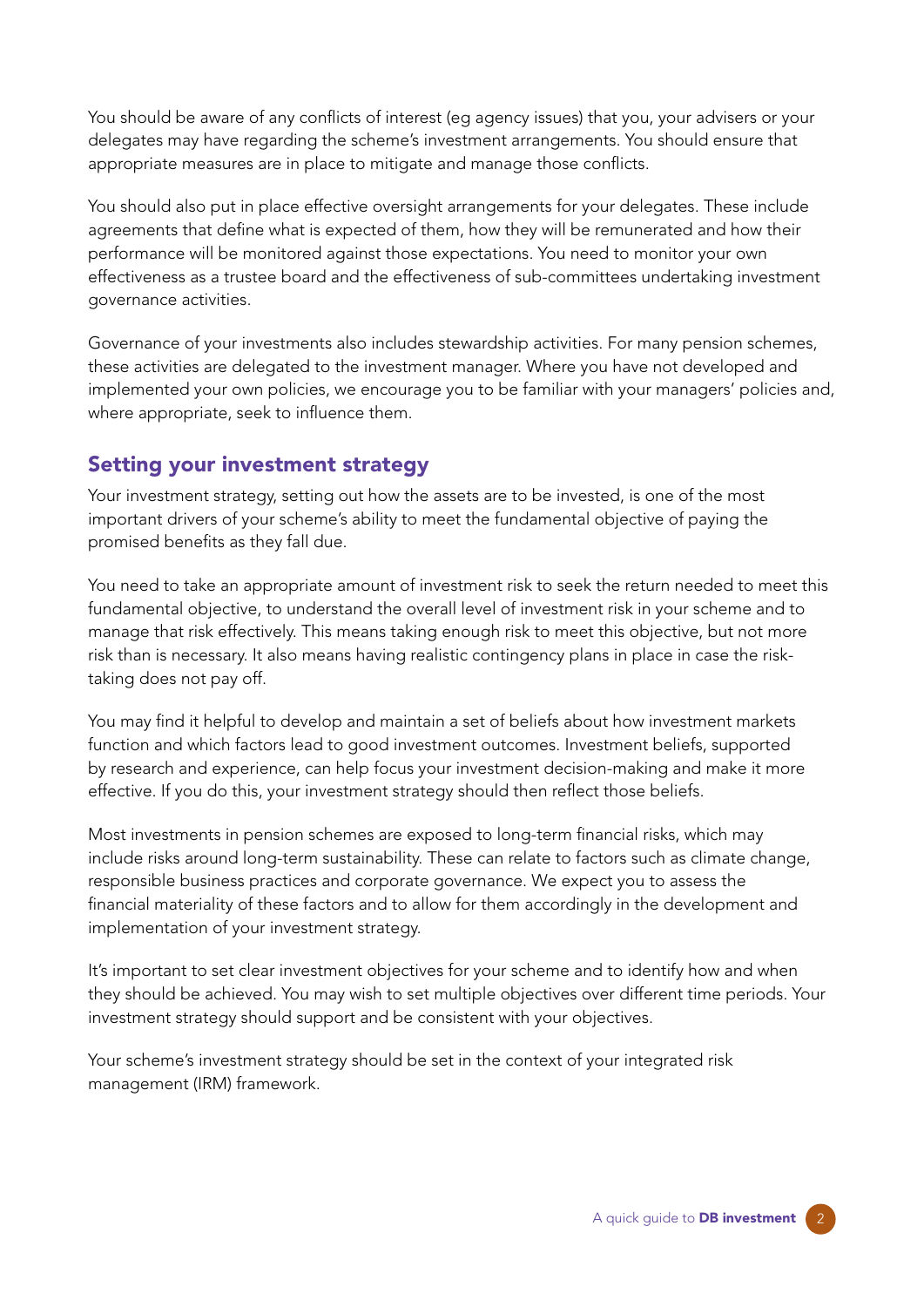The overall level of investment risk taken to meet your objectives should be consistent with your risk appetite. Your risk appetite should be set having considered the employer's views and the upper limit set by your scheme's risk capacity. The risk capacity should be informed by the strength of the employer covenant.

Setting your investment objectives and investment strategy is likely to be an iterative process, with adjustments being made to your risk appetite and/or investment objectives until an investment strategy can be found that satisfies both.

As well as understanding the overall level of investment risk, you should seek to understand the relative size of different types of investment risk in your scheme. This will enable you, in conjunction with your investment adviser, to develop an investment strategy that balances the different risks faced by your scheme appropriately. The type and depth of this analysis should be proportionate to the complexity of the risks concerned.

You should seek to understand how the value placed on the scheme's liabilities will vary as market conditions change, which depends on how the valuation assumptions have been derived. How the assumptions relate to the investments held by the scheme, both now and as the investments change, will significantly influence the volatility of the scheme's reported funding level.

We'd encourage you to consider the long-term evolution of your scheme when setting your investment strategy to help you plan for future changes, eg as the funding level improves or the scheme matures. Long-term journey plans are likely to work best when clear end goals are set, progress towards them is monitored and remedial action taken on the way if necessary.

To summarise, a good investment strategy is likely to:

- involve effective governance, delegation and monitoring
- **Form part of an IRM process**
- be consistent with the scheme's objectives and any long-term journey plans
- have an overall amount of risk consistent with your risk appetite
- involve risk-taking that is understood and balanced, and
- allow for the scheme's future cash flow and liquidity requirements

Your investment portfolio is likely to include matching assets to offset liability risks. You need to understand how they are intended to do this, eg by reducing volatility in the funding level or matching scheme cash flows, and the particular risks they may introduce, such as leverage.

You need to understand the cash flow requirements and liquidity needs of your scheme, especially as the liability profile matures, and to take these into account when setting your investment strategy. You should pay particular attention to when your scheme is expected (if at all) to become cash flow negative.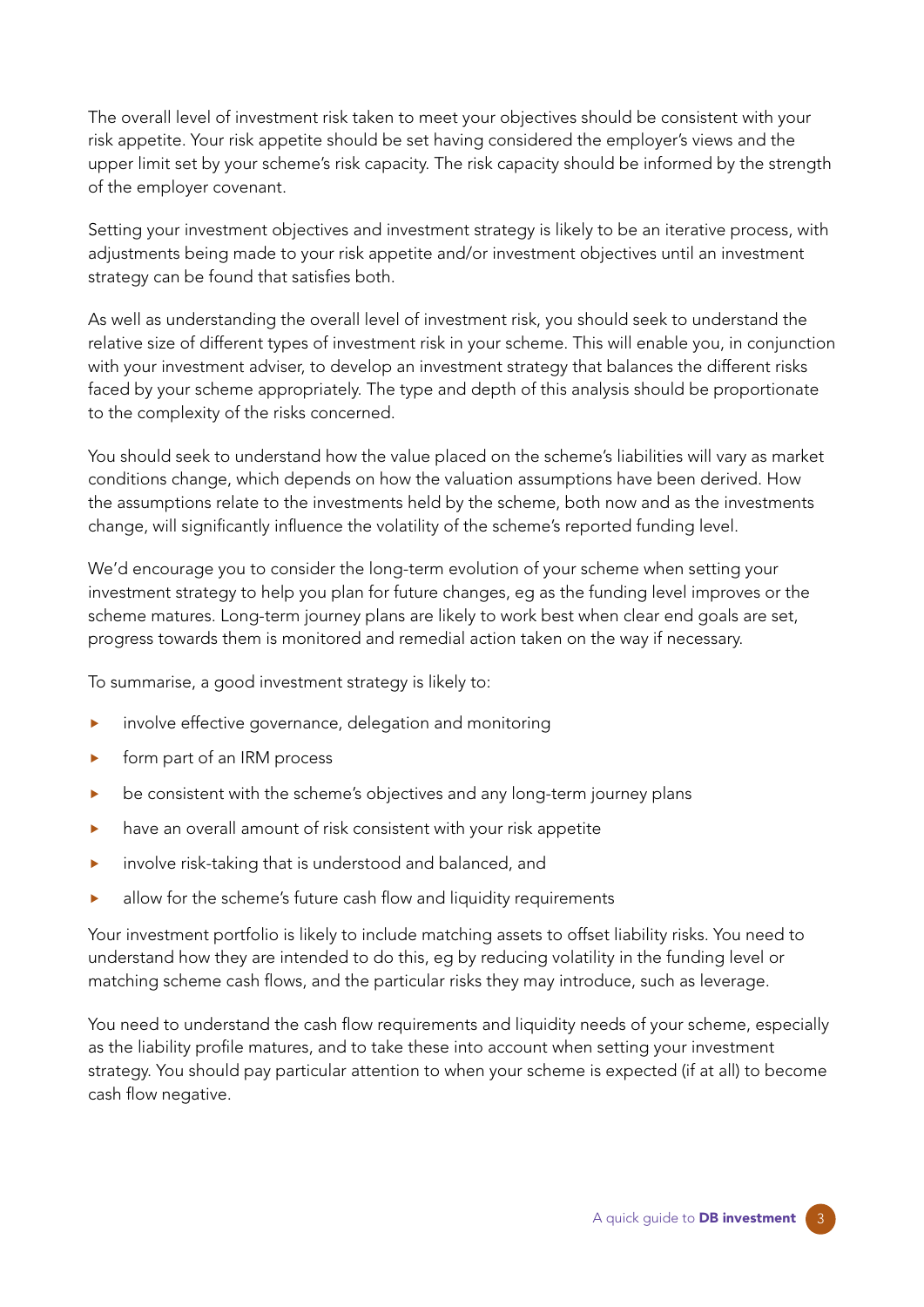Using investment models to analyse investment options can help you compare the risk and rewards of different strategies and the likelihood of achieving scheme objectives. When doing this, you need to understand the key modelling assumptions as they can materially change model output.

You need to be aware of the need for diversification when choosing investments for your scheme. Diversifying your scheme's assets across genuinely different underlying risk factors should provide greater stability of investment returns and reduce risk. You should also consider how diversified your scheme's assets are from the scheme's employer. Even pension schemes with well-diversified investment strategies may experience periods where diversification offers little protection. You may therefore wish to consider other types of risk mitigation techniques, eg reducing your scheme's exposure to significant market falls by using suitable tail risk hedging or other derivative strategies.

### Implementing the investment strategy

As well as setting the investment strategy for your scheme, it's important to consider how that strategy is to be implemented. This includes consideration of operational risks, security of scheme assets, asset transitions and liquidity and collateral management.

We expect you to understand, and mitigate where appropriate, the principal risks associated with implementing your scheme's investment arrangements.

Identifying, understanding and mitigating implementation risks can be complex. We recommend you take a prioritised approach proportionate to the risks concerned. This may, for example, include undertaking due diligence prior to appointing third party providers, and refreshing it periodically thereafter.

You should pay particular attention to the risks involved in investment transitions such as those that arise from changes in investment strategy or changes of investment manager.

You need to make sure you understand your scheme's exposure, if any, to collateral movements and develop and maintain a collateral management plan which allows for the cash flow requirements of your scheme and reflects the liquidity profile of your scheme's investments.

You should also consider seeking appropriate protections to mitigate operational and security risks in your legal contracts with third parties such as your advisers, investment managers (including fiduciary managers) and custodians.

#### Monitoring investments

Monitoring is an essential part of your investment governance. It should be prioritised, timely, and lead to actions.

You should focus on, and monitor most frequently, those factors that will make the most difference to meeting the scheme's objectives. Typically, we would expect these to be the investment strategy and related market risk factors.